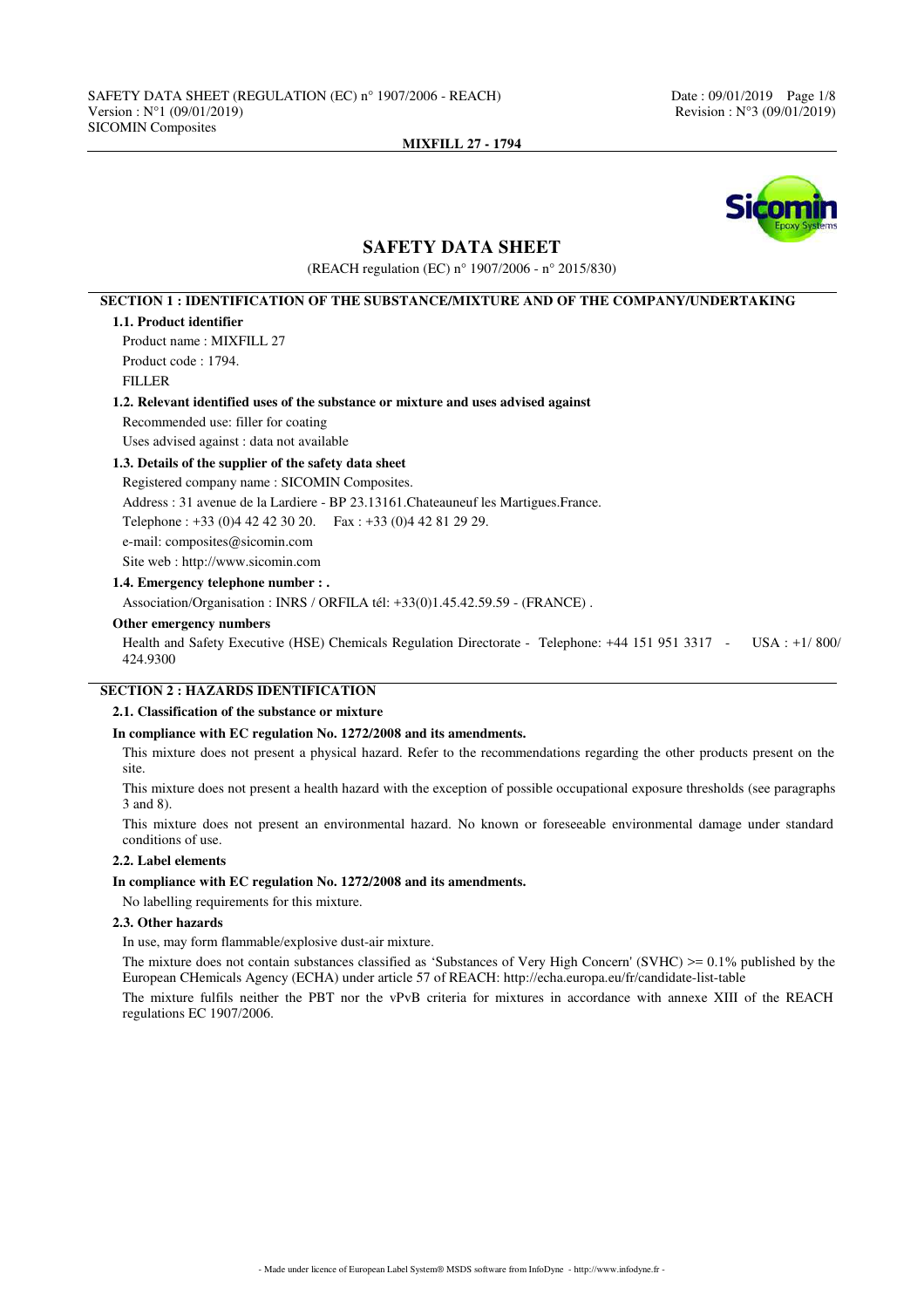# **SECTION 3 : COMPOSITION/INFORMATION ON INGREDIENTS 3.2. Mixtures**

# **Composition :**

| <i>dentification</i>        | (EC) 1272/2008 | Note | $^{10}$                        |
|-----------------------------|----------------|------|--------------------------------|
| $ CAS: 471-34-1$            |                |      | $125 \le x \frac{9}{6} \le 50$ |
| $EC: 207-439-9$             |                |      |                                |
| REACH: ex. Annexe V.7       |                |      |                                |
|                             |                |      |                                |
| <b>CARBONATE DE CALCIUM</b> |                |      |                                |

# **Information on ingredients :**

[1] Substance for which maximum workplace exposure limits are available.

## **SECTION 4 : FIRST AID MEASURES**

As a general rule, in case of doubt or if symptoms persist, always call a doctor.

NEVER induce swallowing by an unconscious person.

# **4.1. Description of first aid measures**

# **In the event of exposure by inhalation :**

If inhaled, move the patient to fresh air and keep warm and rest.

### **In the event of splashes or contact with eyes :**

Wash thoroughly with fresh, clean water for 15 minutes holding the eyelids open.

If there is any redness, pain or visual impairment, consult an ophthalmologist.

Flush with large amounts of water. Remove contact lenses if the victim is. Continue to rinse. Seek medical attention if symptoms persist.

### **In the event of splashes or contact with skin :**

Watch out for any remaining product between skin and clothing, watches, shoes, etc.

## **In the event of swallowing :**

Seek medical attention, showing the label.

### **4.2. Most important symptoms and effects, both acute and delayed**

No data available.

#### **4.3. Indication of any immediate medical attention and special treatment needed**

#### **Information for the doctor :**

In case of inhalation of decomposition products in a fire, symptoms may be delayed. The exposed personmay need to remain under medical supervision for 48 hours.

Contact a specialist for treatment poisoning if large quantities have been ingested or inhaled.

# **SECTION 5 : FIREFIGHTING MEASURES**

Non-flammable.

### **5.1. Extinguishing media**

### **Suitable methods of extinction**

In the event of a fire, use :

- sprayed water or water mist

#### **Unsuitable methods of extinction**

In the event of a fire, do not use : - water jet

### **5.2. Special hazards arising from the substance or mixture**

A fire will often produce a thick black smoke. Exposure to decomposition products may be hazardous to health.

Do not breathe in smoke.

In the event of a fire, the following may be formed :

- carbon monoxide (CO)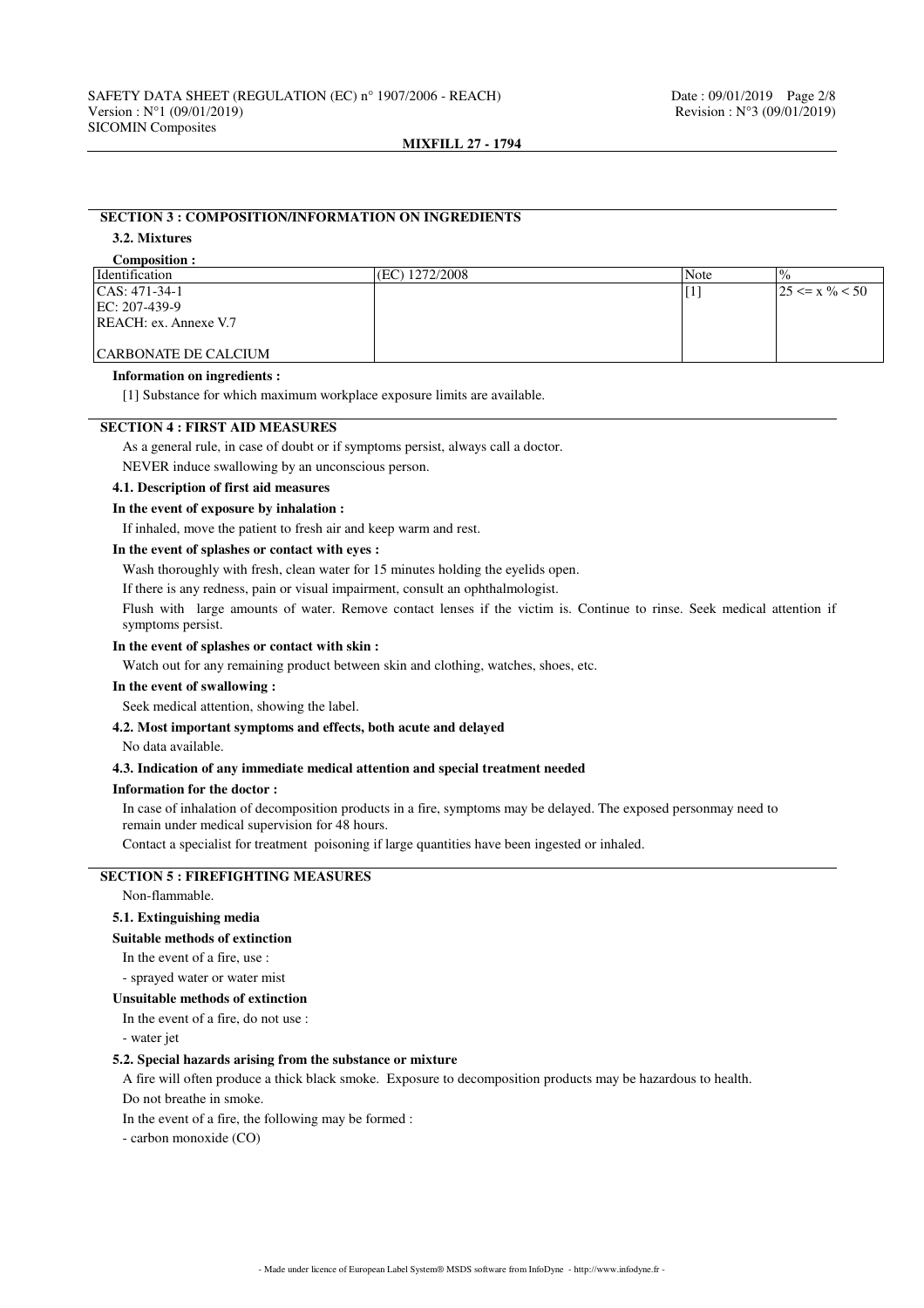- carbon dioxide (CO2)

### **5.3. Advice for firefighters**

Firefighters should wear suitable protective clothing and a respirator mask with self- full operated in positive pressure mode. Wear conform with the European standard EN 469.

# **SECTION 6 : ACCIDENTAL RELEASE MEASURES**

### **6.1. Personal precautions, protective equipment and emergency procedures**

Consult the safety measures listed under headings 7 and 8.

### **For first aid worker**

First aid workers will be equipped with suitable personal protective equipment (See section 8).

# **6.2. Environmental precautions**

Prevent any material from entering drains or waterways.

# **6.3. Methods and material for containment and cleaning up**

Retrieve the product by mechanical means (sweeping/vacuuming).

# **6.4. Reference to other sections**

No data available.

# **SECTION 7 : HANDLING AND STORAGE**

Requirements relating to storage premises apply to all facilities where the mixture is handled.

# **7.1. Precautions for safe handling**

Always wash hands after handling.

### **Fire prevention :**

Prevent access by unauthorised personnel.

### **Recommended equipment and procedures :**

For personal protection, see section 8.

Observe precautions stated on label and also industrial safety regulations.

### **Prohibited equipment and procedures :**

No smoking, eating or drinking in areas where the mixture is used.

# **7.2. Conditions for safe storage, including any incompatibilities**

No data available.

#### **Storage**

Keep container tightly closed in a dry place.

Store in original container protected from direct sunlight in a dry, cool and well ventilated area away from heat sources.

## **Packaging**

Always keep in packaging made of an identical material to the original.

# **7.3. Specific end use(s)**

Scope advised: coating

# **SECTION 8 : EXPOSURE CONTROLS/PERSONAL PROTECTION**

# **8.1. Control parameters**

# **Occupational exposure limits :**

| - ACGIH TLV (American Conference of Governmental Industrial Hygienists, Threshold Limit Values, 2010): |                   |                           |          |                       |           |          |
|--------------------------------------------------------------------------------------------------------|-------------------|---------------------------|----------|-----------------------|-----------|----------|
| <b>CAS</b>                                                                                             | TWA :             | STEL:                     | Ceiling: | Definition :          | Criteria: |          |
| $471 - 34 - 1$                                                                                         | $10 \text{ mg/m}$ |                           |          |                       |           |          |
| - France (INRS - ED984 : 2016) :                                                                       |                   |                           |          |                       |           |          |
| <sub>CAS</sub>                                                                                         | $VME-ppm:$        | $VME-mg/m3$ : $VLE-ppm$ : |          | $VLE-mg/m3$ : Notes : |           | TMP No : |
| 471-34-1                                                                                               |                   |                           |          |                       |           |          |

- UK / WEL (Workplace exposure limits, EH40/2005, 2011) :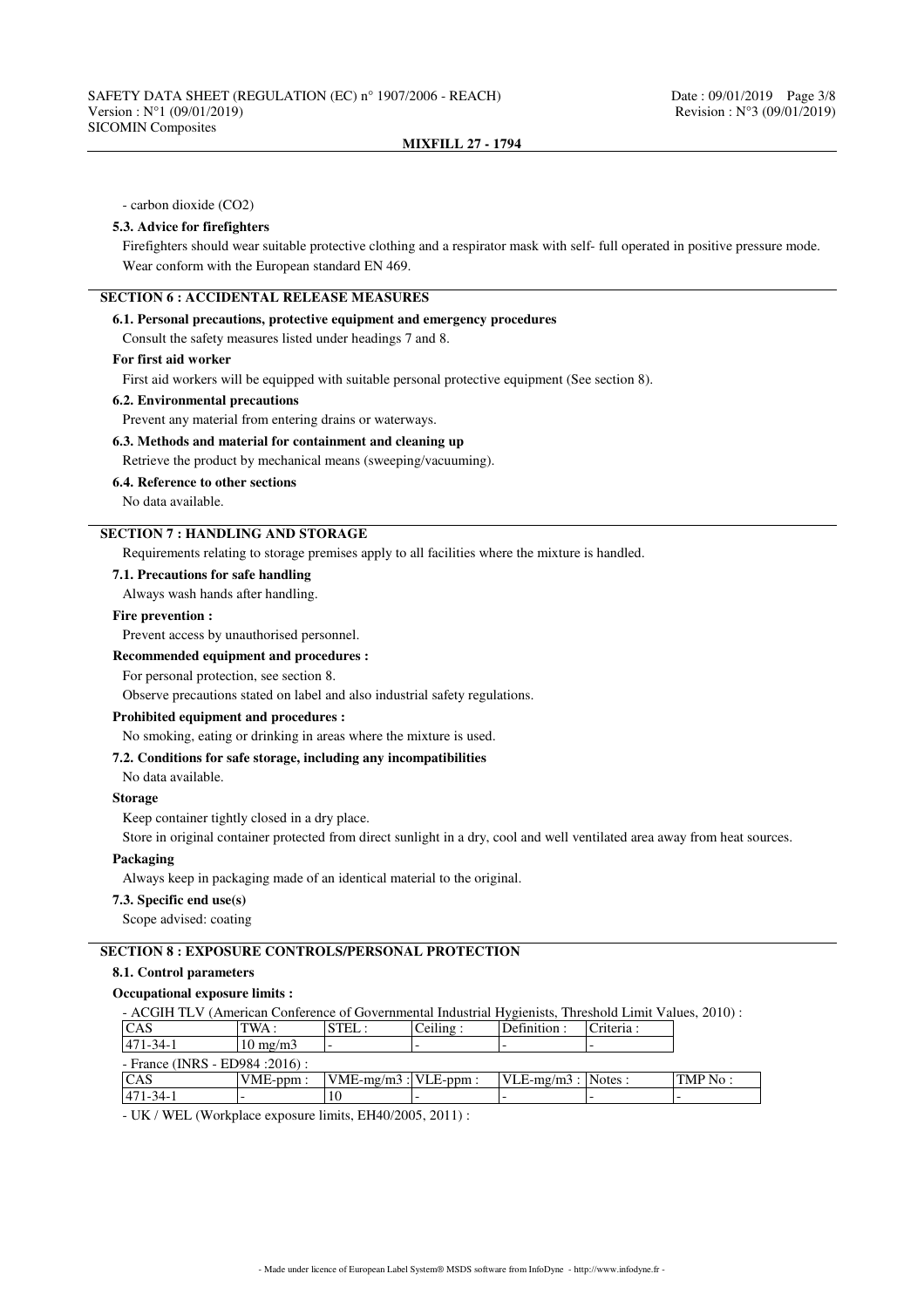### SAFETY DATA SHEET (REGULATION (EC) n° 1907/2006 - REACH) Date : 09/01/2019 Page 4/8<br>Version : N°1 (09/01/2019) Revision : N°3 (09/01/2019) Version :  $N°1 (09/01/2019)$ SICOMIN Composites

| $10 \text{ mg/m}$<br>Exposure method:<br>Potential health effects: | CARBONATE DE CALCIUM (CAS: 471-34-1)                                                                                                            | Derived no effect level (DNEL) or derived minimum effect level (DMEL):<br>Workers. |                          | TI                                                                                                                                                                                                                             |
|--------------------------------------------------------------------|-------------------------------------------------------------------------------------------------------------------------------------------------|------------------------------------------------------------------------------------|--------------------------|--------------------------------------------------------------------------------------------------------------------------------------------------------------------------------------------------------------------------------|
|                                                                    |                                                                                                                                                 |                                                                                    |                          |                                                                                                                                                                                                                                |
|                                                                    |                                                                                                                                                 |                                                                                    |                          |                                                                                                                                                                                                                                |
|                                                                    |                                                                                                                                                 |                                                                                    |                          |                                                                                                                                                                                                                                |
|                                                                    |                                                                                                                                                 |                                                                                    |                          |                                                                                                                                                                                                                                |
|                                                                    |                                                                                                                                                 | Inhalation.                                                                        |                          |                                                                                                                                                                                                                                |
|                                                                    |                                                                                                                                                 |                                                                                    | Long term local effects. |                                                                                                                                                                                                                                |
|                                                                    |                                                                                                                                                 |                                                                                    | 4.26 mg of substance/m3  |                                                                                                                                                                                                                                |
|                                                                    |                                                                                                                                                 |                                                                                    |                          |                                                                                                                                                                                                                                |
|                                                                    |                                                                                                                                                 |                                                                                    |                          |                                                                                                                                                                                                                                |
|                                                                    |                                                                                                                                                 |                                                                                    |                          |                                                                                                                                                                                                                                |
|                                                                    |                                                                                                                                                 |                                                                                    |                          |                                                                                                                                                                                                                                |
|                                                                    |                                                                                                                                                 |                                                                                    |                          |                                                                                                                                                                                                                                |
|                                                                    |                                                                                                                                                 |                                                                                    |                          |                                                                                                                                                                                                                                |
|                                                                    |                                                                                                                                                 |                                                                                    |                          |                                                                                                                                                                                                                                |
|                                                                    |                                                                                                                                                 |                                                                                    |                          |                                                                                                                                                                                                                                |
|                                                                    |                                                                                                                                                 |                                                                                    |                          |                                                                                                                                                                                                                                |
|                                                                    |                                                                                                                                                 |                                                                                    |                          |                                                                                                                                                                                                                                |
|                                                                    | Exposure method:<br>Potential health effects:<br>Exposure method:<br>Potential health effects:<br>Exposure method:<br>Potential health effects: | <b>Predicted no effect concentration (PNEC):</b>                                   |                          | Inhalation.<br>Long term systemic effects.<br>10 mg of substance/m3<br>Consumers.<br>Inhalation.<br>Long term local effects.<br>1.06 mg of substance/m3<br>Inhalation.<br>Long term systemic effects.<br>10 mg of substance/m3 |

## **MIXFILL 27 - 1794**

CARBONATE DE CALCIUM (CAS: 471-34-1) Environmental compartment: Waste water treatment plant. PNEC : 100 mg/l

### **8.2. Exposure controls**

Use only with adequate ventilation or provided with ventilation at the source.

### **Personal protection measures, such as personal protective equipment**

Pictogram(s) indicating the obligation of wearing personal protective equipment (PPE) :



Use personal protective equipment that is clean and has been properly maintained.

Store personal protective equipment in a clean place, away from the work area.

Never eat, drink or smoke during use. Remove and wash contaminated clothing before re-using. Ensure that there is adequate ventilation, especially in confined areas.

### **- Eye / face protection**

Avoid contact with eyes.

Before handling powders or dust emission, wear mask goggles in accordance with standard EN166.

### **- Hand protection**

Wear suitable protective gloves in the event of prolonged or repeated skin contact.

- Type of gloves recommended :
- Natural latex
- Nitrile rubber (butadiene-acrylonitrile copolymer rubber (NBR))
- Butyl Rubber (Isobutylene-isoprene copolymer)
- Recommended properties :
- Impervious gloves in accordance with standard EN374
- **Body protection**

Work clothing worn by personnel shall be laundered regularly.

After contact with the product, all parts of the body that have been soiled must be washed.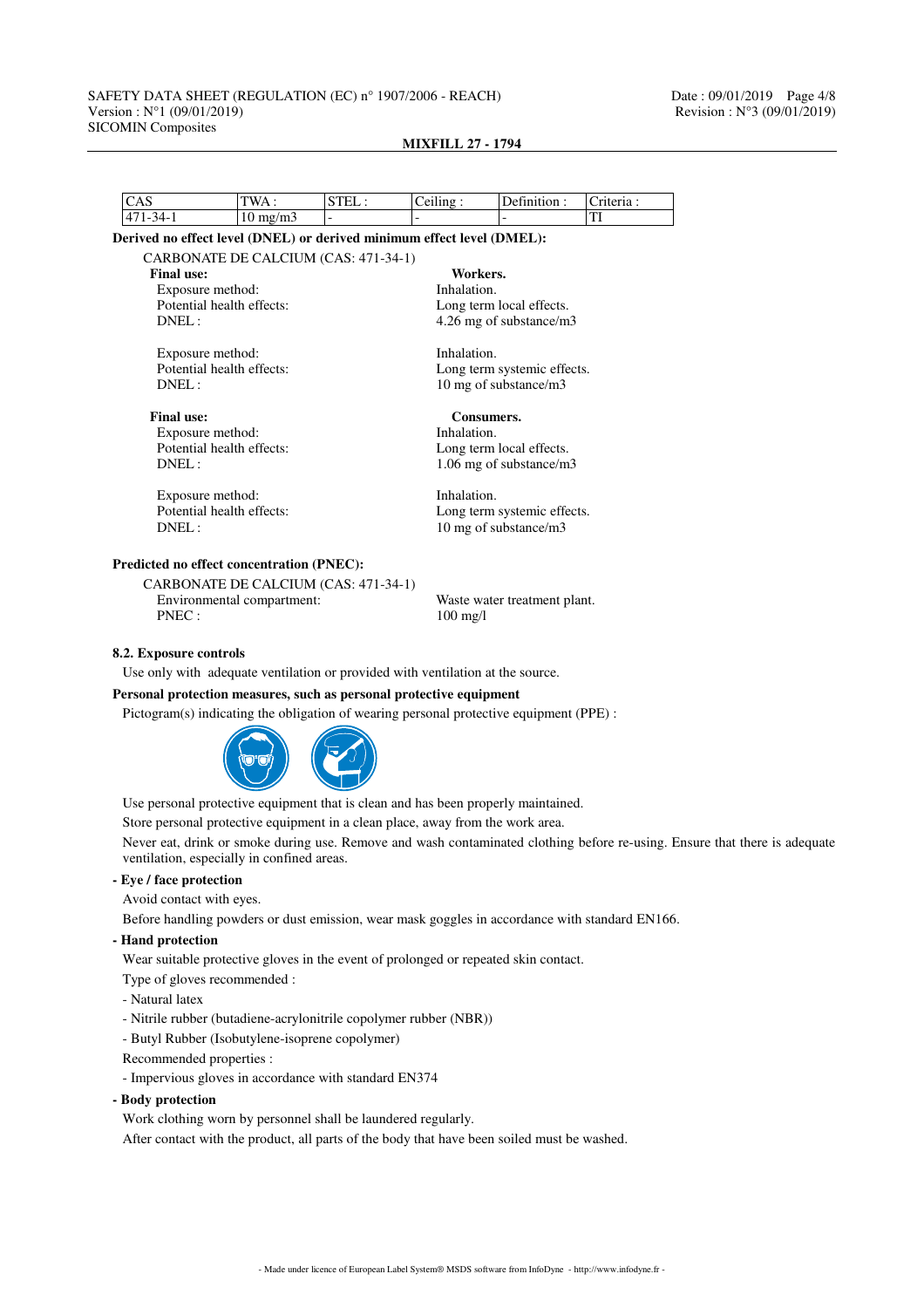**- Respiratory protection**

**MIXFILL 27 - 1794**

# Avoid breathing dust. Type of FFP mask : Wear a disposable half-mask dust filter in accordance with standard EN149. Category : - FFP1 - FFP2 - FFP3 **SECTION 9 : PHYSICAL AND CHEMICAL PROPERTIES 9.1. Information on basic physical and chemical properties General information :** Physical state : Solid. Color: Beige Aspect :  $\qquad \qquad \text{power}$ **Important health, safety and environmental information** pH : Not relevant. Boiling point/boiling range : Not relevant. Flash point interval : Not relevant. Vapour pressure  $(50^{\circ}C)$ : Not relevant. Density :  $0.27 \pm 0.02$  @ 20 °C Water solubility : Insoluble. Melting point/melting range : Not relevant. Self-ignition temperature : Not relevant. Decomposition point/decomposition range : Not relevant. **9.2. Other information** No data available. **SECTION 10 : STABILITY AND REACTIVITY 10.1. Reactivity** No data available. **10.2. Chemical stability** This mixture is stable under the recommended handling and storage conditions in section 7. **10.3. Possibility of hazardous reactions** No data available. **10.4. Conditions to avoid** Avoid : - formation of dusts Dusts can form an explosive mixture with air. **10.5. Incompatible materials** No data available. **10.6. Hazardous decomposition products** The thermal decomposition may release/form : - carbon monoxide (CO) - carbon dioxide (CO2)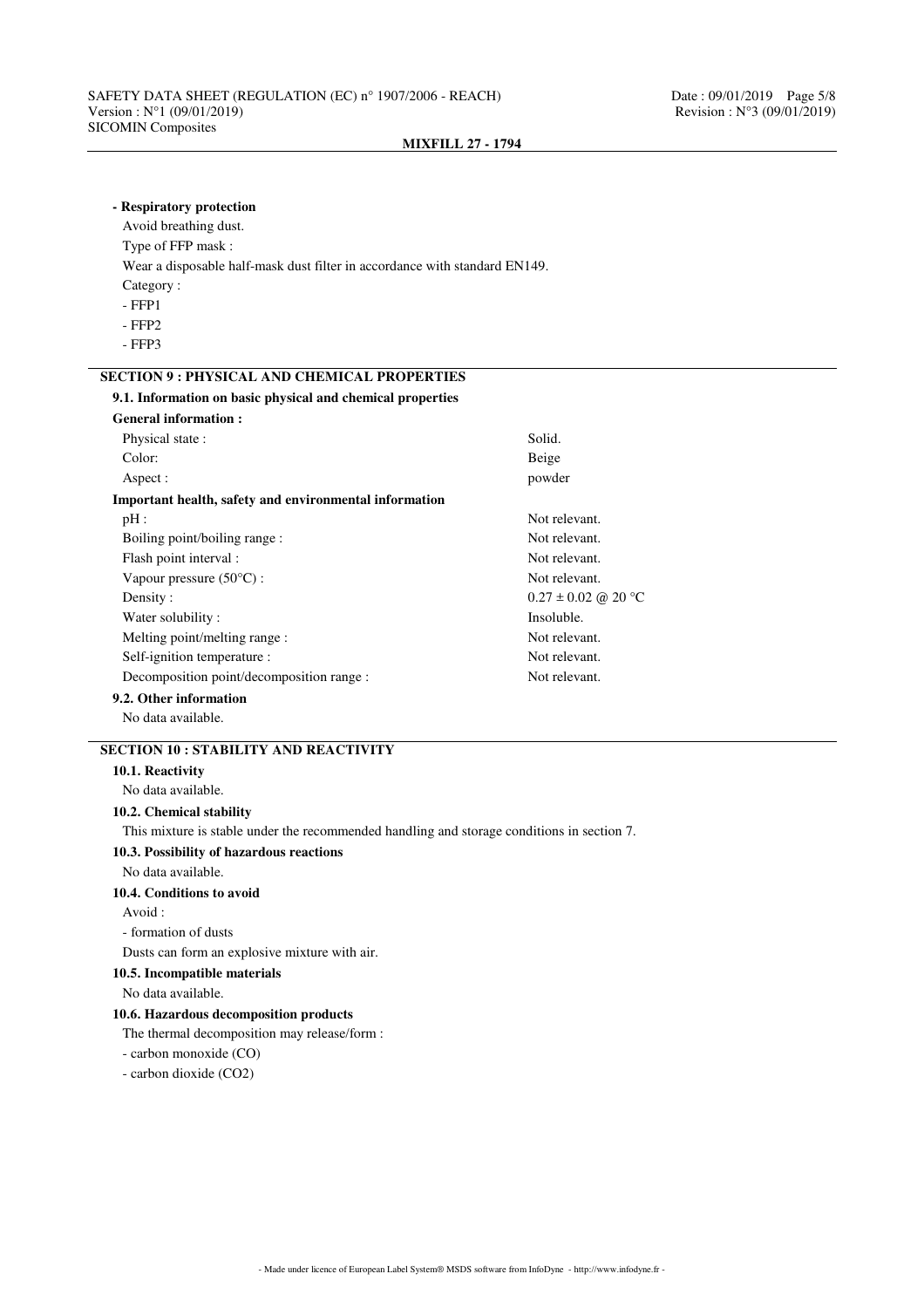| 11.1. Information on toxicological effects                                                 |                                                                                                                                                                                                                   |
|--------------------------------------------------------------------------------------------|-------------------------------------------------------------------------------------------------------------------------------------------------------------------------------------------------------------------|
| No data available.                                                                         |                                                                                                                                                                                                                   |
| 11.1.1. Substances                                                                         |                                                                                                                                                                                                                   |
| <b>Acute toxicity:</b>                                                                     |                                                                                                                                                                                                                   |
| CARBONATE DE CALCIUM (CAS: 471-34-1)<br>Oral route:                                        | $LD50 > 2000$ mg/kg<br>Species : Rat<br>OECD Guideline 420 (Acute Oral ToxicityFixed Dose Method)                                                                                                                 |
| Dermal route:                                                                              | $LD50 > 2000$ mg/kg<br>Species : Rat<br>OECD Guideline 402 (Acute Dermal Toxicity)                                                                                                                                |
| Inhalation route (Dusts/mist):                                                             | $LC50 > 3$ mg/l<br>Species: Rat<br>OECD Guideline 403 (Acute Inhalation Toxicity)                                                                                                                                 |
| Germ cell mutagenicity:<br>CARBONATE DE CALCIUM (CAS: 471-34-1)<br>Mutagenesis (in vitro): | Negative.<br>OECD Guideline 476 (In vitro Mammalian Cell Gene Mutation Test)                                                                                                                                      |
| <b>Reproductive toxicant:</b>                                                              |                                                                                                                                                                                                                   |
| CARBONATE DE CALCIUM (CAS: 471-34-1)<br>Study on development:                              | Species : Rat<br>OECD Guideline 422 (Combined Repeated Dose Toxicity Study with the<br>Reproduction / Developmental Toxicity Screening Test)                                                                      |
| Specific target organ systemic toxicity - repeated exposure :                              |                                                                                                                                                                                                                   |
| CARBONATE DE CALCIUM (CAS: 471-34-1)<br>Oral route:                                        | $C = 1000$ mg/kg bodyweight/day<br>Species : Rat<br>Duration of exposure : 90 days<br>OECD Guideline 422 (Combined Repeated Dose Toxicity Study with the<br>Reproduction / Developmental Toxicity Screening Test) |
| Inhalation route:                                                                          | $C = 0.212$ mg/litre/6h/day<br>Species : Rat<br>Duration of exposure : 90 days<br>OECD Guideline 413 (Subchronic Inhalation Toxicity: 90-Day)                                                                     |

# **11.1.2. Mixture**

No toxicological data available for the mixture.

# **Monograph(s) from the IARC (International Agency for Research on Cancer) :**

CAS 7631-86-9 : IARC Group 3 : The agent is not classifiable as to its carcinogenicity to humans.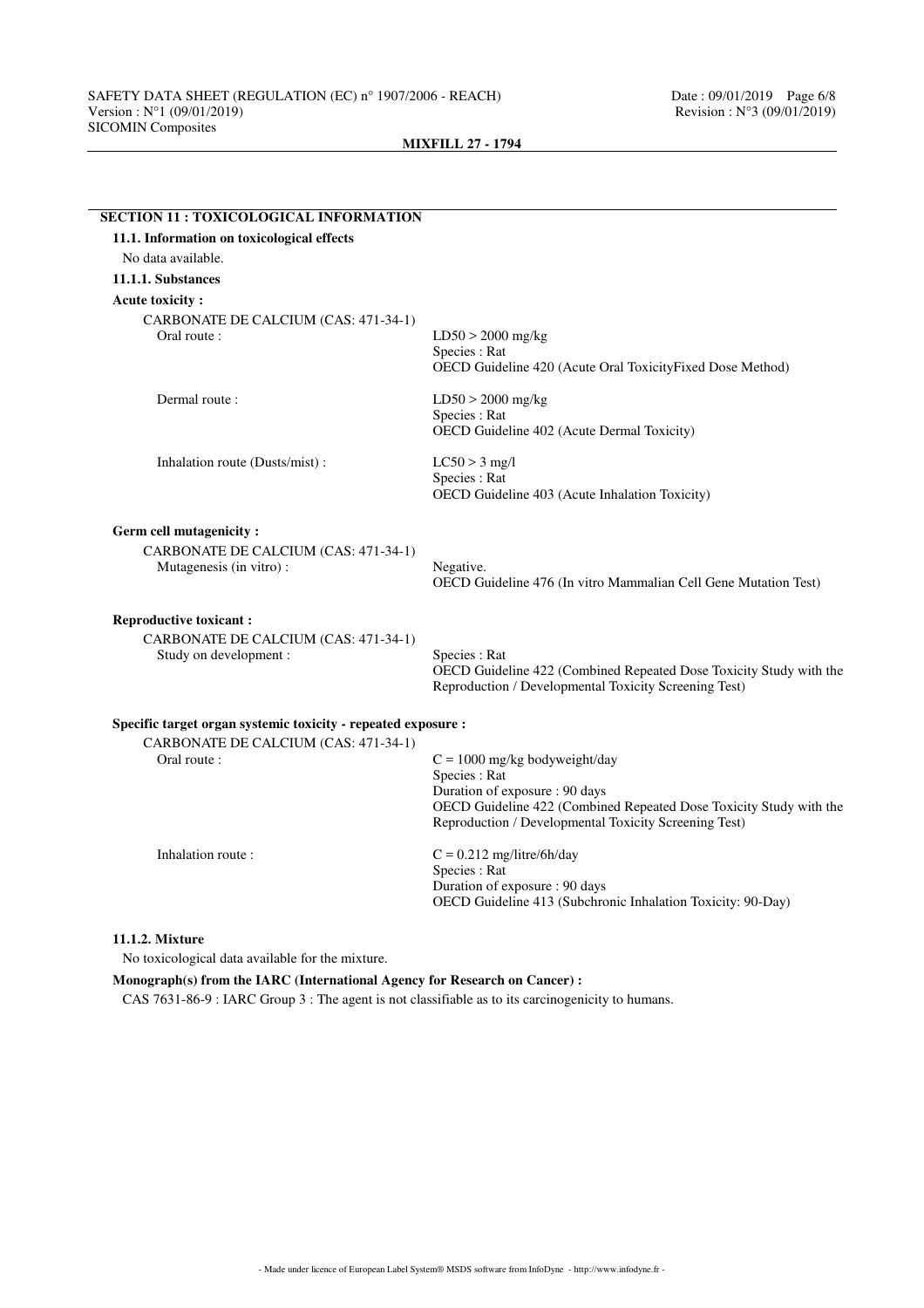# **SECTION 12 : ECOLOGICAL INFORMATION 12.1. Toxicity 12.1.1. Substances** CARBONATE DE CALCIUM (CAS: 471-34-1) Algae toxicity : ECr50 > 14 mg/l Species : Desmodesmus subspicatus Duration of exposure : 72 h OECD Guideline 201 (Alga, Growth Inhibition Test) **12.1.2. Mixtures** No aquatic toxicity data available for the mixture. **12.2. Persistence and degradability 12.2.1. Substances** CARBONATE DE CALCIUM (CAS: 471-34-1) Biodegradability : no degradability data is available, the substance is considered as not degrading quickly. **12.3. Bioaccumulative potential** No data available. **12.4. Mobility in soil** No data available. **12.5. Results of PBT and vPvB assessment** No data available. **12.6. Other adverse effects** No data available. **German regulations concerning the classification of hazards for water (WGK, AwSV vom 18/04/2017, KBws) :** Nicht wassergefährdend : Not hazardous for water. **SECTION 13 : DISPOSAL CONSIDERATIONS** Proper waste management of the mixture and/or its container must be determined in accordance with Directive 2008/98/EC. **13.1. Waste treatment methods** Do not pour into drains or waterways. **Waste :** Waste management is carried out without endangering human health, without harming the environment and, in particular without risk to water, air, soil, plants or animals.

Recycle or dispose of waste in compliance with current legislation, preferably via a certified collector or company.

Do not contaminate the ground or water with waste, do not dispose of waste into the environment.

## **Soiled packaging :**

Empty container completely. Keep label(s) on container. Give to a certified disposal contractor.

# **SECTION 14 : TRANSPORT INFORMATION**

Exempt from transport classification and labelling.

```
14.1. UN number
```
-

**14.2. UN proper shipping name** -

```
14.3. Transport hazard class(es)
```
-